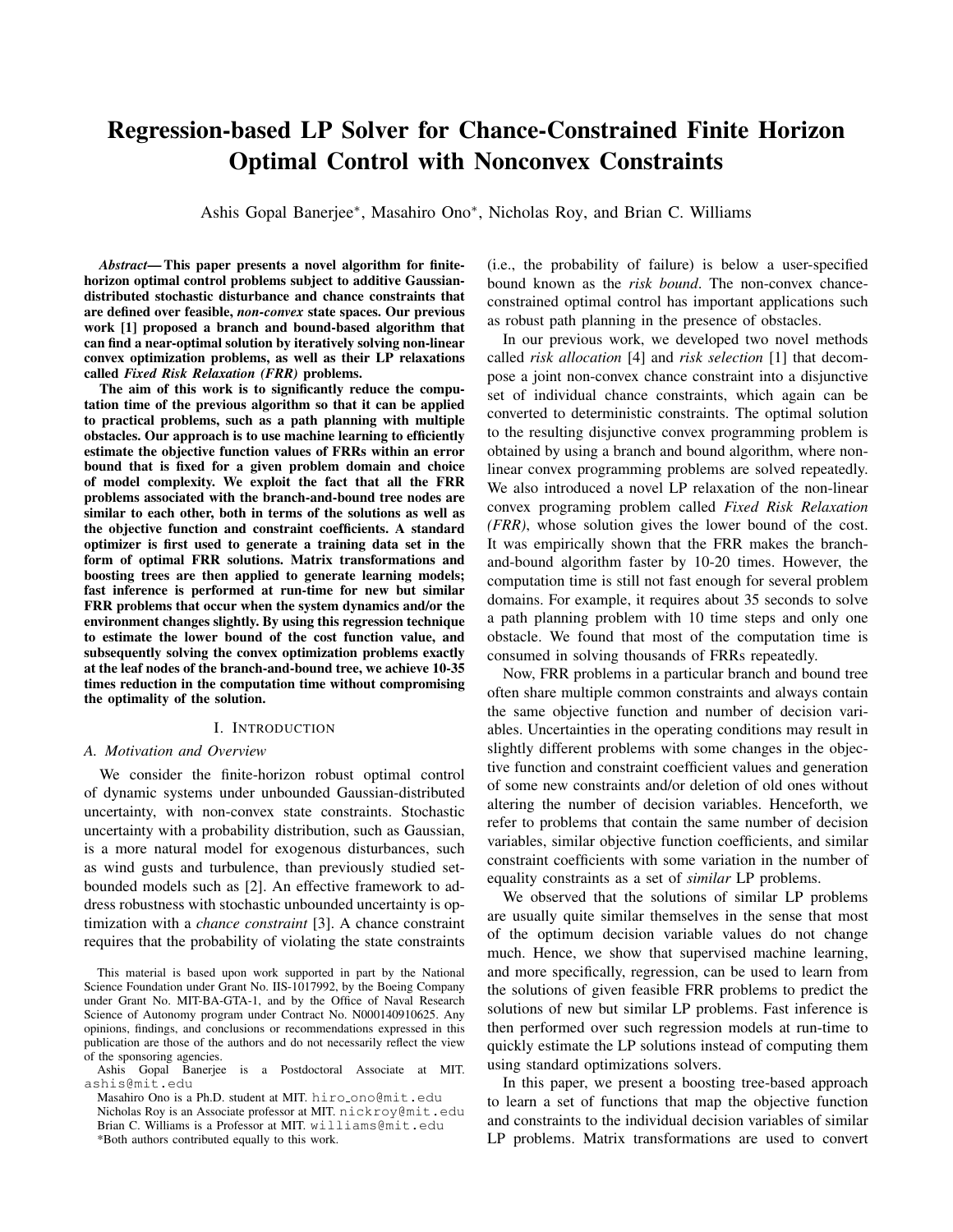the objective function vector and constraint equation coefficients to a single predictor variable vector. The decision variables themselves constitute the response variables. This formulation enables us to provide absolute worst-case bounds on the objective function prediction error resulting from potential approximation errors induced by the regressor, which are used in the branch and bound framework for pruning purposes. In order to bias the boosting trees to avoid predicting infeasible values when feasible solutions exist, we modify the standard loss function to penalize response values that lie outside the feasible region of the training set LP problems as the constant modeled value inside the boosting tree regions.

We use this regression technique to solve the FRRs approximately to estimate the lower bound on the overall cost function and then solve the convex chance-constrained optimization problems at the leaf nodes exactly in the branchand-bound algorithm. This approach significantly reduces the computation time of the algorithm without compromising the optimality of the solution. Empirical results show that the regression-based LP solver enhances the speed of the branchand-bound algorithm by 10-35 times, thereby enabling us to solve chance-constrained path planning problems with multiple obstacles (up to 5) and long planning time horizons (up to 30) within a few seconds.

# *B. Related Work*

There is a significant body of work that solves convex joint chance constrained optimization problems, such as [5], [6], [7]. On the other hand, to the best of our knowledge, there are only three prior methods [1], [8], [9] that handle non-convex chance-constrained optimization. Although the sampling based method [8] is very general, slow computation is a major bottleneck. Moreover, it may result in an infeasible solution due to sampling errors. These issues are addressed by [9] that used the Boole's inequality to decompose the chance constraint into a set of individual chance constraints, which can be evaluated analytically. Since the set of individual chance constraints provides a sufficient condition for the original chance constraint, this approach always results in a feasible solution. Although it is efficient, the solution has significant suboptimality since the risk bounds of the individual chance constraints are arbitrarily fixed. The state-of-the-art approach proposed by [1] formulated the risk bounds as explicit optimization parameters in order to obtain near-optimal solutions. The resulting disjunctive convex programming problem is solved by a branch-andbound algorithm, where convex optimization problems, as well as FRRs, are solved iteratively. Each single FRR is an LP which must be solved repeatedly; it is this substantial computational cost which is addressed in this paper.

In terms of using machine learning to solve optimal planning and control problems, a lot of work has been done on reinforcement learning (both in direct and inverse forms) for problems that can be cast in the form of Markov decision processes [10], [11]. However, relatively little work has been done to learn the solutions of problems that are cast in combinatorial optimization form. Few such representative work in the planning domain includes application of temporal difference learning by Zhang and Dietterich [12] and usage of naïve Bayes and decision trees by Vladušič et al. [13] for job scheduling problems. Different evolutionary techniques, such as genetic algorithm, ant colony optimization etc. have also been used in [14], [15] to solve vehicle routing problems.

# II. REVIEW OF NON-CONVEX CHANCE-CONSTRAINED OPTIMAL CONTROL PROBLEM

**Notation:** The following notation is used throughout this paper except in Section III.

- $x_t$  : State vector at  $t'$ <sup>th</sup> time step (random variable)
- $u_t$  : Control input at  $t'$ <sup>th</sup> time step.
- $w_t$  : Additive disturbance at  $t'$ <sup>th</sup> time step (random variable)

 $\bar{x}_t$  : *E*[ $x_t$ ] : Nominal state at *t*'th time step

$$
\mathbb{U} \quad : \quad \text{Convex feasible set for $U$}
$$

$$
X := \begin{bmatrix} x_0 \\ \vdots \\ x_T \end{bmatrix} \quad U := \begin{bmatrix} u_0 \\ \vdots \\ u_{T-1} \end{bmatrix} \quad \bar{X} := \begin{bmatrix} \bar{x}_0 \\ \vdots \\ \bar{x}_T \end{bmatrix}
$$

# *A. Problem Statement*

The finite-horizon optimal control problem with a nonconvex chance constraint is formally stated as follows: Problem 1: Finite-horizon optimal control with a nonconvex chance constraint

For all  $t = 0, 1, \cdots, T$ ,

$$
\min_{U \in \mathbb{U}} \qquad J(\bar{X}, U) \tag{1}
$$

s.t. 
$$
x_{t+1} = Ax_t + Bu_t + w_t
$$
 (2)

$$
w_t \sim \mathcal{N}(0, \Sigma_w) \tag{3}
$$

$$
x_0 \sim \mathcal{N}(\bar{x}_0, \Sigma_{x,0})
$$
 (4)

$$
\Pr\left[\bigwedge_{i=1}^{N_i} \bigvee_{j=1}^{N_j(i)} h_{i,j}^T X \le g_{i,j}\right] \ge 1 - \Delta,\qquad (5)
$$

where  $\Delta \leq 0.5$  is the risk bound that is specified by the user. We assume that the cost function *J* is a linear function of the mean states  $\overline{X}$  and control inputs *U*. Without loss of generality, we also assume that the non-convex chance constraint is in conjunctive normal form as (5), since any combination of logical conjunctions and disjunctions can be transformed to conjunctive normal form. The specification of chance constraints given in equation (5) requires that all *N<sup>i</sup>* disjunctive clauses of state constraints must be satisfied with a probability 1*−* ∆. The *i*'th disjunctive clause is composed of  $N_i(i)$  state constraints. For example, the path planning problem in an environment with an obstacle illustrated in Fig. 1 requires the following chance constraint:

$$
\Pr\left[\bigwedge_{t=1}^{T} \bigvee_{j=1}^{4} h_{t,j}^{T} x_{t} \leq g_{t,j}\right] \geq 1 - \Delta,\tag{6}
$$

where *T* is the number of time steps in the planning horizon.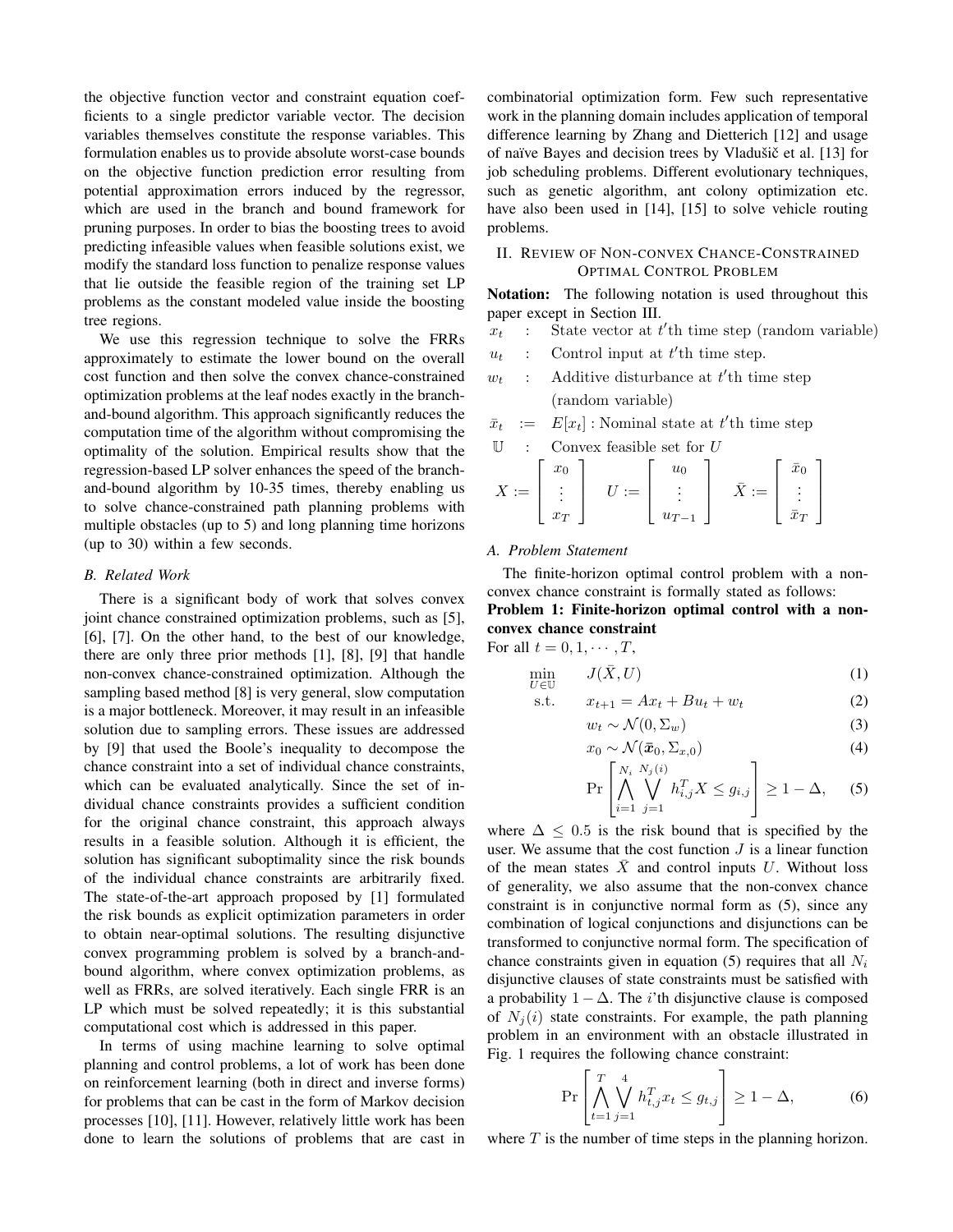

Fig. 1: Path planning with obstacles requires satisfying disjunctive clauses of linear state constraints (6).

### *B. Deterministic Approximation*

Evaluating whether or not the chance constraint in Problem 1 has been satisfied requires computing an integral of a multivariate probability distribution over an arbitrary region, which can be computationally very costly. Our past work [1] has shown that a feasible, near-optimal solution to Problem 1 is obtained by solving the following problem, which does not involve random variables and probabilistic constraints:

# Problem 2: Deterministic approximation of Problem 1

$$
\min_{U \in \mathbb{U}, \delta_{1:N_i} > 0} \qquad J(\bar{X}, U) \tag{7}
$$

s.t. 
$$
\bar{x}_{t+1} = A\bar{x}_t + Bu_t
$$

$$
N_i N_j(i)
$$
 (8)

$$
\bigwedge_{i=1}^{N_i} \bigvee_{j=1}^{N_j(i)} h_{i,j}^T \bar{X} \le g_{i,j} - m_{i,j}(\delta_i) \quad (9)
$$

$$
\sum_{i=1}^{N} \delta_i \le \Delta,\tag{10}
$$

where *−mi,j* (*·*) is the inverse of the cumulative distribution function of the univariate Gaussian distribution with variance  $h_i^T \Sigma_X h_i$  (note the negative sign):

$$
m_{i,j}(\delta_i) = -\sqrt{2h_{i,j}^T \Sigma_X h_{i,j}} \, \, \text{erf}^{-1}(2\delta_i - 1). \tag{11}
$$

erf*−*<sup>1</sup> is the inverse of the Gauss error function and Σ*<sup>X</sup>* is the covariance matrix of *X*. Note that  $m_{i,j}(\cdot)$  is a convex function for  $\delta_i \leq 0.5$ . Since we assume that  $\Delta \leq 0.5$ , its convexity is guaranteed from (10). Our approach of solving Problem 2 instead of Problem 1 is justified since the solution to Problem 2 is a feasible and near-optimal solution to Problem 1.

*a) Feasibility:* The following lemma guarantees that a solution to Problem 2 is a feasible solution to Problem 1:

Lemma 1: Satisfying the set of constraints (9-10) is a sufficient condition of the non-convex chance constraints given in (5).

*Proof:*

$$
(5) \iff \bigwedge_{i=1}^{N_i} \Pr\left[\bigvee_{j=1}^{N_j(i)} h_{i,j}^T X \le g_{i,j}\right] \ge 1 - \delta_i \wedge (10)
$$
  

$$
\iff \bigwedge_{i=1}^{N_i} \bigvee_{j=1}^{N_j(i)} \Pr\left[h_{i,j}^T X \le g_{i,j}\right] \ge 1 - \delta_i \wedge (10)
$$
  

$$
\iff (9) \wedge (10).
$$

The first logical implication follows from the Boole's inequality. See [1] for a detailed proof.

*b) Near optimality:* Although the optimal solution of Problem 2 is not the optimal solution to Problem 1, our past work [1] showed that the suboptimality is significantly smaller than other bounding approaches such as [9]. This is explained by the fact that the probability of violating more than two disjunctive clauses of constraints is smaller than the probability of violating just one by orders of magnitude in many practical cases, where ∆ *≪* 1.

Our new algorithm presented in Section IV, as well as our previous algorithm proposed by [1], optimally solves Problem 2 in order to obtain a feasible, near-optimal solution of Problem 1.

# *C. Disjunctive Convex Programming*

Problem 2 is a disjunctive convex programming problem, which can be solved by a branch-and-bound algorithm. We proposed a bounding approach in [1], whereby the relaxed problems are constructed by removing all constraints below the corresponding disjunction. This approach was used by [16] and [17] for a different problem known as disjunctive linear programming.

At each loop of the branch-and-bound algorithm, we pick *i*, and assign an index to *j*. Let  $\zeta(i)$  be the assignment to *j* for the *i*'th disjunctive clause. We set  $\zeta(i) = \phi$  if an index is not assigned to the *i*'th clause. The branch-and-bound algorithm searches the optimal assignments  $\zeta^*$  by recursively solving the following convex optimization problem. We denote by  $J_{CCCO}^{\star}(\zeta)$  its optimized cost function value of the convex optimization problem given an assignment *ζ*.

Problem 3: Convex Chance-Constrained Optimization

$$
J_{CCCO}^{\star}(\zeta) = \min_{\substack{U \in \mathbb{U}, \delta_1, N_i > 0 \\ \bar{x}_{t+1} = A\bar{x}_t + Bu_t}} J(\bar{X}, U)
$$
  
s.t.  $\bar{x}_{t+1} = A\bar{x}_t + Bu_t$   
 $\bigwedge_{i=1}^{N_i} h_{i,\zeta(i)}^T \bar{X} \le g_{i,\zeta(i)} - m'_{i,\zeta(i)}(\delta_i)$ (12)  
 $\sum_{i=1}^N \delta_i \le \Delta.$  (13)

where

$$
m'_{i,j}(\delta_i) := \begin{cases} -\infty & \text{(if } j = \phi) \\ m_{i,j}(\delta_i) & \text{(otherwise).} \end{cases}
$$

By setting  $m'_{i,j}$  to  $-\infty$ , the state constraint clauses with unassigned index  $j$  are virtually removed. Since the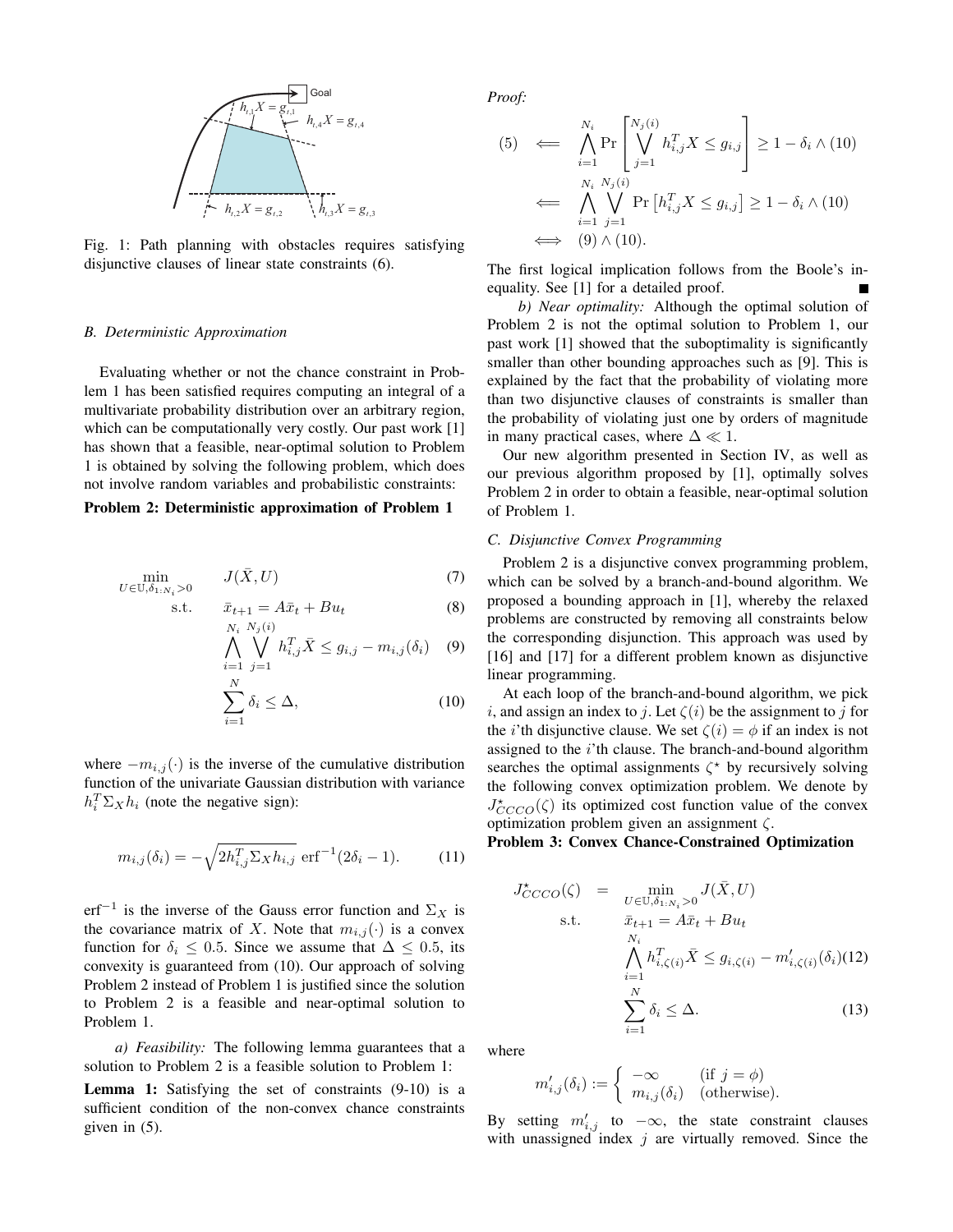constraints are relaxed by removing unassigned clauses,  $J_{CCCO}^{\star}(\zeta)$  with partially assigned  $\zeta$  gives an lower bound to the one with fully assigned *ζ*.

### *D. Fixed Risk Relaxation*

Since  $m_{i,j}(\delta_i)$  is a non-linear function, Problem 3 is a non-linear convex programming problem, whose solution time is significantly greater than linear programming (LP) problems. We proposed a further relaxation of Problem 3 in [1], namely Fixed Risk Relaxation (FRR), which only has linear constraints. Since we assume that the cost function *J* is linear in this paper, FRR is an LP problem, which can be solved using any standard optimizer. The FRR of Problem 3 is obtained by fixing all the individual risk bounds  $\delta_i$  to  $\Delta$ , which is a constant:

# Problem 4: Fixed Risk Relaxation of Problem 3

$$
J_{FRR}^{\star}(\zeta) = \min_{U \in \mathbb{U}} J(\bar{X}, U)
$$
  
s.t. 
$$
\bar{x}_{t+1} = A\bar{x}_t + Bu_t
$$

$$
\bigwedge_{N_i}^{N_i} h_{i,\zeta(i)}^T \bar{X} \le g_{i,\zeta(i)} - m'_{i,\zeta(i)}(\Delta)
$$
(14)

Note that the non-linear constraint (12) is turned into a linear constraint (14) since the nonlinear term  $m'_{i,\zeta(i)}$  becomes constant by fixing  $\delta_i$ .

Lemma 2: Problem 4 gives a lower bound to Problem 3:

$$
J_{FRR}^{\star}(\zeta)\leq J_{CCCO}^{\star}(\zeta)
$$

*Proof:*  $m_{i,j}(\cdot)$  is a monotonically decreasing function. Since  $\delta_i \leq \Delta$ , all individual chance constraints (14) of the Fixed Risk Relaxation are less stricter than (12) .

In the branch-and-bound algorithm, FRRs of the subproblems are solved to obtain lower bounds.

## III. REGRESSION-BASED APPROXIMATE LP SOLVER

Although each FRR is an LP problem, most of the computation time in the branch-and-bound algorithm is consumed by FRRs since they must be solved repeatedly for different *ζ*. This section proposes a novel regression-based approximate LP solver that has a *fixed* worst-case error bound for a given system of similar LP problems and choice of model complexity, so that the FRR cost  $J_{FRR}^{\star}(\zeta)$  can be estimated efficiently.

## *A. Formulating as Regression Problem*

A training set of *N* feasible LP problems  ${LP_1, \ldots, LP_N}$  and their optimum solutions  ${x_1^*, \ldots, x_N^*}$ is generated by solving all the FRRs present in the branch and bound trees of one or more optimal control problems using a standard optimizer, where any  $LP_k$  can be represented in the standard form as:

$$
\min z_k = c_k^T x,\tag{15}
$$

$$
s. t. A_k x = b_k \tag{16}
$$

$$
x \ge 0 \tag{17}
$$

Here,  $c_k, x \in \mathbb{R}^n$ ,  $A_k \in \mathbb{R}^{m_k, n}$ ,  $b_k \in \mathbb{R}^{m_k}$   $\forall k$  and  $A_k \in A^s$ ,  $b_k \in b^s$ ,  $c_k \in c^s$ , where the 3-tuple  $(A^s, b^s, c^s)$  represents the similar LP problem space. The decision variable vector  $x$  and the objective function vector  $c_k$  of all the LP problems have identical dimensionality *n*. However, no restrictions are imposed on the number of equality constraints  $m_k$  in the different LP problems.

We are interested in developing a regression model of this LP system in order to predict the solution of any new (test) LP problem whose parameters belong to the similar LP problem space. A separate regressor function is used for inferring each component of the vector *x* to avoid the computational complexity associated with learning multiple response variables simultaneously. The inter-dependence of the decision variables is captured by incorporating all the problem constraints in the predictor variable vector and also by modifying the loss function suitably (discussed at the end of this section).

We want to learn a set of *n* regressor functions

$$
f_i: (A^s, b^s, c^s) \mapsto x_i, 1 \le i \le n \tag{18}
$$

which are used to estimate the optimum *x* for any test LP problem. Any regression model requires a set of predictor variables (vectors denoted by *v*) and a set of response variables (scalars denoted by *y*). In our case, the optimum value of each LP decision variable  $x_i^*$  acts as the training set response variable for the corresponding function *f<sup>i</sup>* . In order to generate the predictor variable vector for the training set, we first transform the system of equalities in (16) to a slightly different form as given by

$$
A'_k x = b'_k \tag{19}
$$

where  $A'_{k} \in \mathbb{R}^{m'_{k},n}$  and  $b'_{k} \in \mathbb{R}^{m'_{k}}$  represent truncated forms of  $A_k$  and  $b_k$  that only contain the  $m'_k$  active constraints at the optimum solution  $x_k^*$ . By introducing a new matrix  $W_k$ , we can transform the above matrix constraint on  $x$  to a vector constraint that is given by

$$
\hat{x} = (W_k^T A_k')^{-1} W_k^T b_k' = d_k \tag{20}
$$

where  $W_k \in \mathbb{R}^{m'_k, n}$  should be non-negative and the product matrix  $W_k^T A'_k$  must be non-singular. The form of (20) is similar to a pseudoinverse solution of (19);  $W_k$  is used instead of  $A'_{k}$  to avoid the problem of singularity for nonunique *x ∗* .

In order to construct the matrix  $W_k$ , let us represent it as  $\{w_1, \ldots, w_{m'_k}\}^T$  and  $A'_k$  as  $\{a_1, \ldots, a_{m'_k}\}^T$ . We select *k k* each *w<sup>i</sup>* = *e<sup>q</sup><sup>i</sup>* , where *e<sup>q</sup><sup>i</sup> ∈ ℜ<sup>n</sup>* is a unitary vector and  $q_i \in [1, n]$  denotes the position of the unity element such that  $e_{q_i}^T a_i \neq 0 \forall i$ . This ensures that  $W_k^T A'_k$  is strongly nonsingular if  $A'_{k}$  is of full rank, as the determinants of all of the principal submatrices are non-zero.

If multiple choices of  $q_i$  exist, then we choose  $q_i$  in such a manner that at least one non-zero entry exists in every column of *Wk*. Ties are broken randomly. This heuristic enables us to associate *relevant* constraints for every *x<sup>i</sup>* (constraints where coefficients of  $x_i$  in  $A'_k$  are non-zero),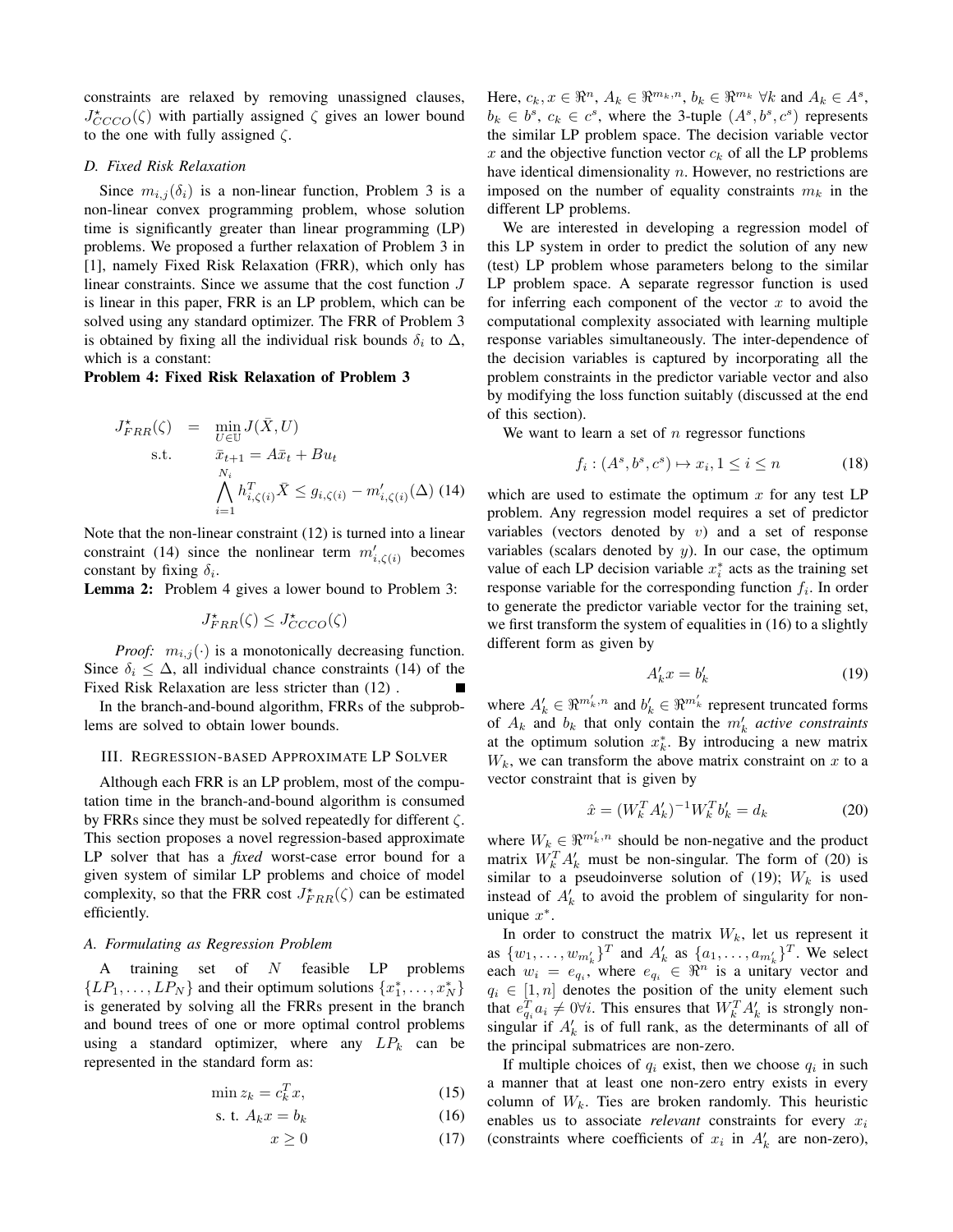weight the corresponding relevant constraint coefficients equally by unity, perform matrix division, and utilize the obtained value as the predictor variable vector value for the particular problem  $LP_k$ . If a column only contains zero elements, we eliminate this particular column from both *W<sup>k</sup>* and  $A'_{k}$  and put  $d_{i,k} = 0$ , which takes care of the nonsingularity problem for non-unique *x ∗* . The overall choice of  $W_k$  is also useful in bounding the worst-case LP solution prediction errors, details of which for a slightly different formulation are given in [18].

Given this transformation (20), the common predictor variable vector for all the functions  $f$  in a problem  $LP_k$ is formed by augmenting  $c_k$  with  $d_k$ . Thus, effectively, we are learning  $f_i: v \mapsto x_i, 1 \leq i \leq n$ , where a specific training problem predictor variable vector instance is given by

$$
v_k = [c_{1,k}, \dots, c_{n,k} \vdots d_{1,k}, \dots, d_{n,k}]^T
$$
 (21)

Clearly, the size of  $v_k$  is always equal to  $p = 2n$  for any value of *k*. Thus, transformation (20) not only provides a compact way of encoding all the LP problem parameters *A*, *b*, and *c*, it also results in a constant predictor variable vector size that is independent of  $m_k$ ,  $1 \leq k \leq N$ . The set of active constraints is, however, unknown for the test LP problem. So, the step given by (19) is omitted and the entire matrix *A* and vector *b* is used for generating *d*. We also assume that the test LP problem parameters are such that all the components of the corresponding *v* vector lie within the range defined by the training set problems. If this is not the case, it is hypothesized that the LP problem is potentially infeasible and a standard optimizer is invoked to validate the hypothesis and obtain a feasible solution if necessary.

## *B. Developing Boosting Tree Models*

We have developed a modified version of the standard boosting tree algorithm given in [19] to learn each regressor function  $f_i$ . The multivariate regressor function is represented as a sum of trees  $T(v; \Theta_m)$ , each of which is given by

$$
T(v; \Theta_m) = \sum_{j=1}^{Q} \gamma_{jm} I(v \in R_{jm})
$$
 (22)

where  $\Theta_m = \{R_{im}, \gamma_{im}\}\)$  encodes the parameters of the  $m$ -th regression tree having terminal regions  $R_{im}$ , j 1*, . . . , Q*, and the indicator function *I* is defined as

$$
I(v \in R_{jm}) = \begin{cases} 1 & \text{if } v \in R_{jm}, \\ 0 & \text{otherwise.} \end{cases}
$$
 (23)

It can be seen from (22) that the response variable (*y*) is modeled as a constant within every tree region *Rjm*. Using the additive form, the overall boosted tree can then be written as the sum of *M* regression trees

$$
f_M(v) = \sum_{m=1}^{M} T(v; \Theta_m)
$$
 (24)

Two child regions  $R_1$  and  $R_2$  are created at every internal parent node of a tree by selecting a splitting variable  $o, 1 \leq$  $o \leq p$  and a split value *s* that define a pair of half-planes

$$
R_1 = \{v \mid v^o \le s\}, R_2 = \{v \mid v^o > s\}
$$
 (25)

where  $v^o$  represents the the *o*th component of the vector  $v$ . We select *o* and *s* using a greedy stategy to minimize the residual sum of squares error that solves

$$
\min_{o,s} [\min_{\gamma_1} \sum_{v_k \in R_1} (r_k - \gamma_1)^2 + \min_{\gamma_2} \sum_{v_k \in R_2} (r_k - \gamma_2)^2] \tag{26}
$$

where  $v_k$  is the predictor variable vector corresponding to  $LP_k$  and  $r_k$  is the target value in each tree region.  $r_k$  is chosen as the negative gradient of the loss functional that is given by  $-\partial L(y_k, f(v_k))/\partial f(v_k)$ . Here,  $L(y, f(v))$  denotes any of the standard loss functions, such as  $L_2$  or the squarederror loss,  $L_1$  or the absolute-error loss, or the more robust Huber loss  $L_H$  [19]. For any choice of  $o$  and  $s$ , the inner minimization in (25) is solved by

$$
\hat{\gamma}_1 = \frac{\sum_{v_k \in R_1} r_k}{N_1}, \hat{\gamma}_2 = \frac{\sum_{v_k \in R_2} r_k}{N_2} \tag{27}
$$

where  $N_1$  and  $N_2$  denote the number of training data points in  $R_1$  and  $R_2$  respectively. Each regressor tree is grown by binary partitioning until the number of leaf nodes equals or exceeds the fixed size *Q* that is chosen *a priori*. If required, the tree is then pruned using the technique of cost-complexity pruning described in [19] to reduce the number of leaf nodes to *Q*.

In order to prevent overfitting, we consider a slightly modified version of (22) in an iterative form as

$$
f_m(v) = f_{m-1}(v) + \nu \sum_{j=1}^{Q} \gamma_{jm} I(v \in R_{jm}), m = 1, ..., M
$$
\n(28)

where  $\nu \in (0, 1)$  is the shrinkage parameter that controls the learning rate; the modeling variable is given by

$$
\gamma_{jm} = \arg\min_{\gamma} \sum_{v_k \in R_{jm}} L(y_k, f_{m-1}(v_k) + \gamma)
$$
 (29)

We adopt a modified form of the Huber loss function that heavily penalizes selection of any *γjm* that lies outside the common feasible region of all the given LP problems for which *v* lie in *Rjm*. We refer to this as the *penalization loss L<sup>p</sup>* and represent it as

$$
L_p = L_H + h\gamma'_{jm} \tag{30}
$$

Here, *h* is a very large positive number and  $\gamma'_{jm} = \{y : j\}$  $y \notin P_c$ , where  $P_c$  is the common feasible region of all the LPs whose  $v \in R_{jm}$ . Although this modification cannot guarantee generation of feasible solution for an arbitrary test LP problem whose feasible solution exists, it significantly increases the possibility of doing so (shown in Section V). Infeasibilities are detected based on the significantly higher predicted FRR cost values and are handled by pruning the corresponding branch and bound nodes.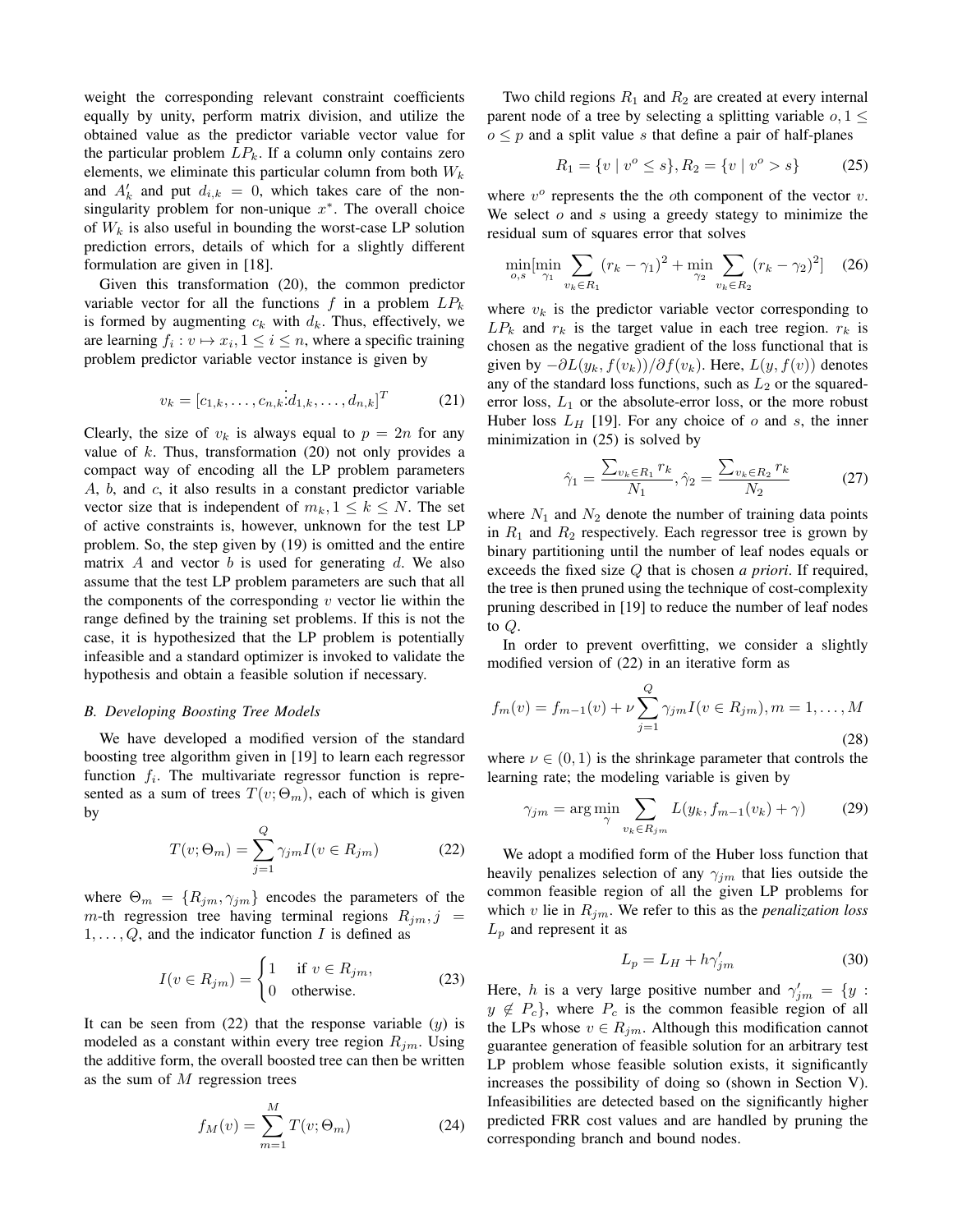The geometric interpretation of this algorithm is that it iteratively partitions the predictor variable vector space into a set of regions (stored as tree leaf nodes), each of which is an axis-aligned hyperbox. Inference is simply performed by identifying the region corresponding to the location of the point specified by the test LP problem predictor vector and selecting the fixed response variable encoded in the identified region. Thus, every decision variable vector component can be obtained efficiently, enabling us to estimate the objective function quickly by computing the dot product given in (15).

# IV. OVERALL ALGORITHM

This section presents the new algorithm that solves Problem 2 optimally and efficiently. The key idea is to solve the FRR (Problem 4) by the regression-based approximate LP solver described in Section III in order to enhance the computational speed, while solving the convex chanceconstrained optimization (Problem 3) at the leaf nodes of the branch-and-bound tree exactly in order to obtain the strictly optimal solution to Problem 2.

The pseudo code is outlined in Algorithm 1. The algorithm is initialized by an empty assignment (Line 3). For each assignment  $\zeta$ , the FRR of the corresponding subproblem is solved by the approximate LP solver in order to obtain the estimated lower bound of the optimal cost function value (Line 7). The approximate LP solver may incorrectly judge that the problem is infeasible, although such a case occurs infrequently. In that case, to prevent incorrect pruning of feasible solutions, the algorithm solves the FRR without approximation using a standard optimizer. As mentioned earlier in Section III, a very important property of our approximate LP solver is that a worst-case bound on the prediction error is known *a priori*, which is constant for a given training data set and regression model and is applicable for any test FRR that belongs to the same similar LP problem space. In other words, there exists a positive finite real number  $\epsilon$  such that:

$$
\left|\hat{J}_{FRR}(\zeta) - J_{FRR}^{\star}(\zeta)\right| \leq \epsilon,
$$

where  $\hat{J}_{FRR}(\zeta)$  is the estimated optimal cost of the FRR given an assignment *ζ*. Therefore, we can guarantee that the optimal solution is found by the branch-and-bound algorithm by pruning the branch only if the estimated cost lower bound  $\hat{J}_{FRR}(\zeta)$  exceeds the incumbent by more than  $\epsilon$ (Line 8). Otherwise, the branch is expanded by invoking the function branchAndBound recursively (Line 14). If a branch is expanded to the leaf (i.e.,  $i = N_i$ ) without being pruned, the convex chance-constraint optimization problem (Problem 3) is solved exactly (Line 17). If its optimal cost function value is less than the incumbent, the incumbent and the optimal solution  $U^*$  are updated (Lines 19 and 20). Although Algorithm 1 uses the approximate LP solver to estimate the lower bounds on the cost in the branch-and-bound algorithm, it results in a *globally optimal* solution of Problem 2 since the solution  $U^*$  is always obtained by solving Problem 3 exactly.

Algorithm 1 Non-convex Chance Constrained Optimal Control with Regression-based LP Solver

- 1: global  $\textit{Incumbent}, U^*$
- 2: *Incumbent*  $\leftarrow \infty$
- 3:  $\zeta(i) \leftarrow \phi$  for  $i = 1 \cdots N_i$
- 4: branchAndBound(1*, ζ*)
- 5: **return**  $U^*$

function branchAndBound(*i, ζ*)

- 6: global  $\text{Incumbent}, U^*$
- 7: Solve Problem 4 approximately by the regression-based LP solver
- 8: if  $J_{FRR}^{\star}(\zeta) \geq Incumbent + \epsilon$  then
- 9: //Prune this branch; Do nothing.
- 10: else

11: **if**  $i < N_i$  then 12: **for**  $j = 1 \cdots N_j(i)$  do 13:  $\zeta(i) \leftarrow j$ 14: branchAndBound(*i* + 1*, ζ*) //Expand 15: end for 16: else 17: Solve Problem 3 18: **if**  $J_{CCCO}^{\star}(\zeta) < Incumbent$  then 19:  $Incumbent \leftarrow J^{\star}_{CCCO}(\zeta)$ 20:  $U^* \leftarrow U$  //Update the optimal solution 21: end if 22: end if 23: end if

# V. RESULTS

All the results presented in this section are obtained on an Intel Core2 Duo CPU, having 2.00 GHz processor speed and 2.9 GB of RAM, in Ubuntu 9.0.4 OS, using C++ as the programming language and IBM ILOG CPLEX Optimization Solver Academic Edition version 12.2 as the optimization solver. The total number of regression trees, *M*, is always chosen as 1000, the number of leaf nodes in any tree,  $Q$ , as 16, and the shrinkage factor,  $\nu$ , as 0.1.

We tested our approach on 2D path planning problems under Gaussian uncertainty with a single chance constraint, involving obstacle avoidance and finding paths through waypoints at desired time instants. A discrete-time, point-mass dynamics model is used for the vehicle, which always starts from [1,1] and heads to a rectangular goal location with center at [12,12]. The system matrices are given by

$$
A = \begin{pmatrix} 1 & 0 & \Delta t & 0 \\ 0 & 1 & 0 & \Delta t \\ 0 & 0 & 1 & 0 \\ 0 & 0 & 0 & 1 \end{pmatrix}
$$

and

$$
B = \begin{pmatrix} \Delta t^2/m & 0\\ 0 & \Delta t^2/m\\ \Delta t/m & 0\\ 0 & \Delta t/m \end{pmatrix}
$$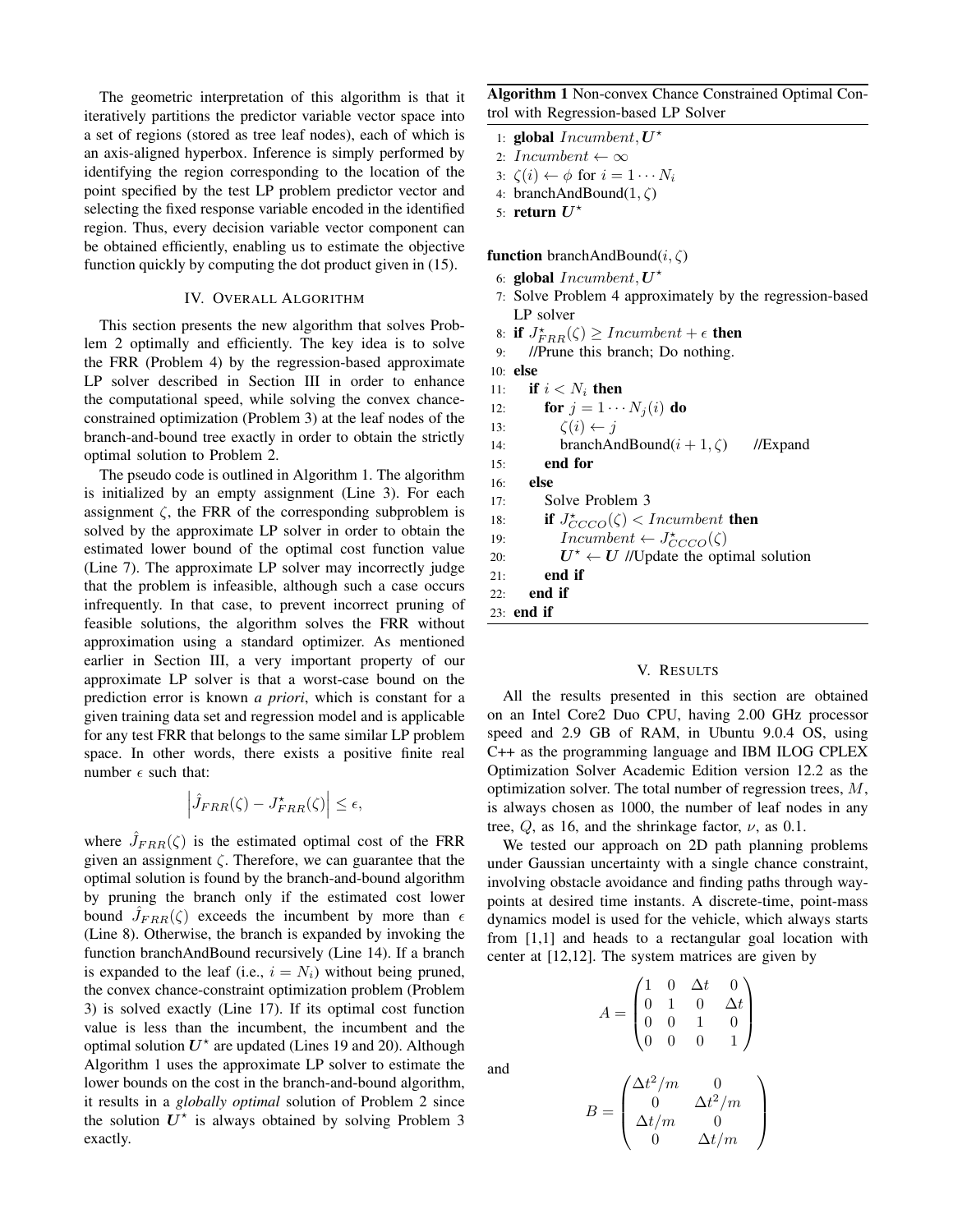TABLE I: Performance evaluation on different planning problem scenarios. The proposed algorithm uses regression for approximately solving FRRs whereas the previous algorithm solves FRRs exactly using CPLEX optimizer. All the reported data are for average values; standard deviation values are not presented as they are of the order of 0.1% of the average.

| Performance metric                    | Scenario number |        |       |       |
|---------------------------------------|-----------------|--------|-------|-------|
|                                       |                 |        | 3     |       |
| Previous algorithm comp. time (s)     | 135.21          | 219.76 | 79.99 | 80.15 |
| Proposed algorithm comp. time (s)     | 7.51            | 8.14   | 6.15  | 5.73  |
| Speed-up                              | 18X             | 27X    | 13X   | 14X   |
| Cost (using both algorithms)          | 4.23            | 5.86   | 3.45  | 3.60  |
| Theoretical LP solution error $(\%)$  | 42              | 4.1    | 3.5   | 3.6   |
| Observed LP solution error $(\%)$     | 3.3             | 34     | 27    | 2.7   |
| Incorrect feasible predictions $(\%)$ | 0.5             | 0.7    | 0.4   | 0.5   |

where *m* is the mass of the vehicle. The risk bound,  $\Delta$ , is always set to 0.01, the time interval, ∆*t*, to 0.5 and *m* to 1.0. The control inputs (forces along the *X* and *Y* axes) are bounded by  $u_{min} = [-5, -5]$  and  $u_{max} = [5, 5]$ . The disturbance covariance matrix is given by

$$
\Sigma_w = \begin{pmatrix} \sigma_x^2 & 0 & 0 & 0 \\ 0 & \sigma_y^2 & 0 & 0 \\ 0 & 0 & 0 & 0 \\ 0 & 0 & 0 & 0 \end{pmatrix}
$$

where  $\sigma_x, \sigma_y \in [0.1, 0.001]$ . The cost is the total control effort during the planning horizon T as given by  $J(\overline{X}, U) =$  $\sum_{t=1}^{T} (|u_{x,t}| + |u_{y,t}|)$ . Although this cost function is not linear, we linearize it by introducing slack variables.

Table I enumerates the performance of our algorithm for four different planning scenarios. Scenario 1 deals with planning in an environment consisting of two obstacles, scenario 2 with avoiding two obstacles and passing through two waypoints at specified time instants, scenario 3 with different levels of disturbances (Gaussian distribution variance) in the vehicle location, and scenario 4 with varying maximum limits on the vehicle acceleration respectively. One obstacle and one waypoint are used in the last two scenarios. All the obstacles and waypoints are rectangular except in the case of scenario 1. *T* is always selected as 20 in all the scenarios;  $\sigma_x$  and  $\sigma_y$  are both chosen to be 0.01 in all the scenarios excepting 3 and *umin* and *umax* are taken to be -2.5 and 2.5 respectively in the first three scenarios.

Optimum solutions of feasible FRRs arising in 16 different problem instances are used as the training data set and the FRRs occurring in 4 new instances are utilized for testing purposes in each of the four scenarios. The locations of the obstacles and the waypoints are varied randomly in the first two scenarios, whereas the values of the location disturbance variance and the maximum acceleration are altered randomly in the next two scenarios, keeping the obstacle and waypoint locations fixed. The generated trajectories for one of the training and test problem instances for scenario 1 are shown in Fig. 2.



Fig. 2: Generated trajectories for planning with obstacle avoidance using non-convex chance constrained optimal control algorithm. The obstacles are displaced in the test problem from their locations in the sample training problem, showing that regression models learnt from different but similar problems can be utilized to compute the optimum solutions for new problems.



Fig. 3: Computation time comparison for varying number of obstacles. Note that the plot is in semi-log scale and error bars are not shown as they are negligibly small.

Table I shows that significant speed-up is obtained by using the proposed algorithm as compared to the previous one for all the different scenarios. At the same time, identical cost (objective) function values are returned by both the algorithms. This fact clearly indicates that the optimality of the overall branch and bound algorithm is strictly preserved, even though its LP subproblems are solved approximately. The average estimation errors of the objective values of the LP subproblems lie between (2.5-3.5)%, which are always within the theoretically-predicted values. This shows the effectiveness of using the theoretical worst-case bound during pruning. The number of incorrectly predicted feasible solutions for infeasible FRRs is also quite small, indicating the fact that only a few branches are not pruned when they should have been.

Figures 3 and 4 show the enhanced effect of computational speed-up for greater number of obstacles and longer planning time horizons respectively. The values of  $\sigma_x$ ,  $\sigma_y$ ,  $u_{min}$ ,